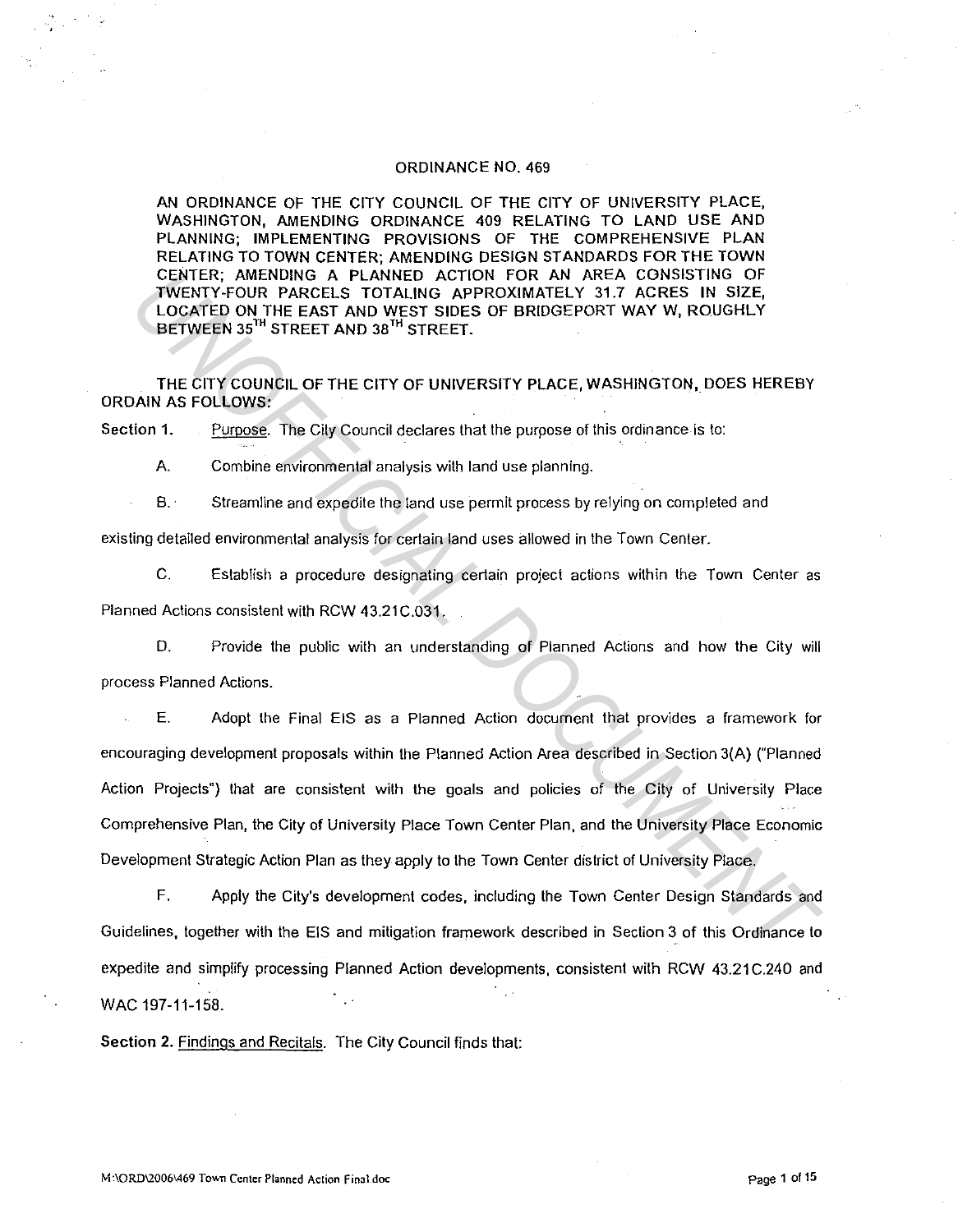A. The residents of University Place have long held a vision of a safe, inviting. pedestrianfriendly neighborhood in the heart of the community where residents and visitors could gather, meet, shop and dine.

B. This vision was refined over many years resulting in the City Council's adoption of the 1999 Town Center Plan.

C. In a step toward implementing the 1999 Town Center Plan. the City Council adopted the Economic Development Strategic Action Plan in December 2002. The Strategic Action Plan calls for an increased focus on Town Center as a means of creating a vibrant and sustainable economyestablishing a diversified tax base that provides new sources of revenue to maintain\_ quality of life and essential community services. **Town Center Plan.**<br> **C.** In a step toward implementing the 1999 Town Center Plan, the City Council adopted the nomic Development Strategic Action Plan in December 2002. The Strategic Action Plan calls for an assed focus o

D. The City Council appointed the Economic Development Committee in 2003. The Committee partnered with the City's Planning Commission in May 2003 to sponsor a Smart Growth Workshop focused on Town Center design standards.

E. The environmental impacts of the Town Center Design Standards were reviewed in the non-project portion of the University Place Town Center Environmental Impact Statement ("EIS"), February 10, 2004. The EIS also examined the environmental impacts of developing a pedestrian friendly mixed-use town center that includes civic, entertainment. residential and retail uses.

F. The City's Comprehensive Plan was recently amended to include the Town Center Overlay Zone. This ordinance makes the City's Development Standards consistent with the Comprehensive Plan.

G. The City of University Place selects 'modified Alternative  $42 -$  Planned Mixed Use Development, EastWest - as set forth in Exhibit  $B$  and as analyzed in the EIS, as its preferred alternative.

H. The City of University Place Comprehensive Plan Environmental Impact Statement and the City of University Place Town Center EIS adequately address all significant environmental impacts associated with the Planned Action described in the EIS for Alternative 1 and 2, Planned Mixed Use Development, East<sub>-1</sub> and in an Addendum to the EIS as modified Alternative 2 Planned Mixed Use Development East/West.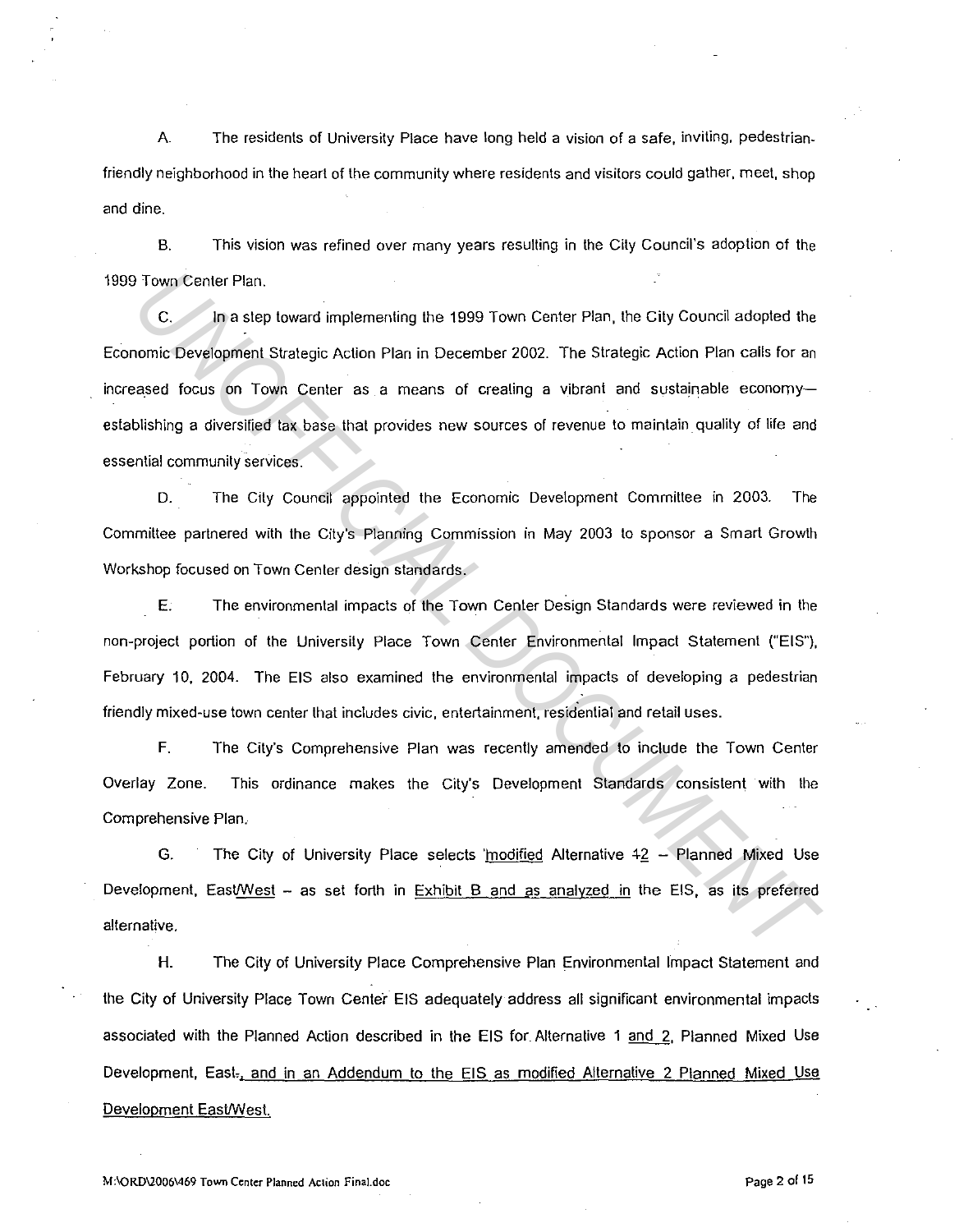I. The mitigation measures contained in the Mitigation Document, Exhibit A of this Ordinance, together with lhe City's development standards including the Town Center Design Standards and Guidelines and any future mitigation measures that may be imposed through the land use process are adequate lo mitigate any significant adverse environmental impacts of the Planned Action Projects addressed in the EIS. Additional voluntary mitigation measures shall also be incorporated in subsequent development agreemenl(s) pursuant to RCW 36.70B.170.

J. The EIS Planned Actions, also referred to as "Planned Action Projects" (as described ey Alternative 1 in the EIS and its Addendum and as set forth in Section  $3(D)$  of this Ordinance), will benefit the public, will protect the environment, and will enhance economic development.

K. The City has provided numerous opportunities for public involvement and review; has considered. all comments received; and this public participation process has resulted in modifications to mitigation measures and Planned Action conceptual alternatives.

L. The Planned Action describes the location, types and quantities of uses anticipated.

M. Public services and facilities are adequate to serve the proposed Planned Action.

# Section 3. Procedure and Criteria for Evaluating and Determining Projects as Planned Actions

*A.* Planned Action Area. The Planned Action designation shall apply to certain all parcels Egast and west of Bridgeport Way and depicted as crosshatched on the Town Center Overlay Zone and on the Planned Action Project Site Map-in-the-EIS, referred to in this Ordinance as the "Planned Action site" attached hereto as Exhibit B, . The Planned Action site is illustrated in Exhibit B to this ordinance and a list of parcels within the Planned Astion site is contained in Exhibit C to this ordinance. Both Exhibit B and C are attached hereto and incorporated herein by this reference as if set forth in full. Additionally, the Planned Action designation shall apply to any off-site improvements necessitated by the proposed Planned Action development where the impacts of the off-site improvements have been analyzed in the EIS. essed in the EIS. Additional voluntary mitigation measures shall also be incorporated in subsequent<br>**Idyment agreement(s)** pursuant to RCW 36.70B.170.<br>
J. The EIS Planned Actions, also referred to as "Planned Action Projec

B. Environmental Document. A Planned Action designation for a site-specific Planned Action Project permit application shall be based on the environmental analysis contained in the EIS, and those environmental documents incorporated by reference or adopted in the EIS and any addendum or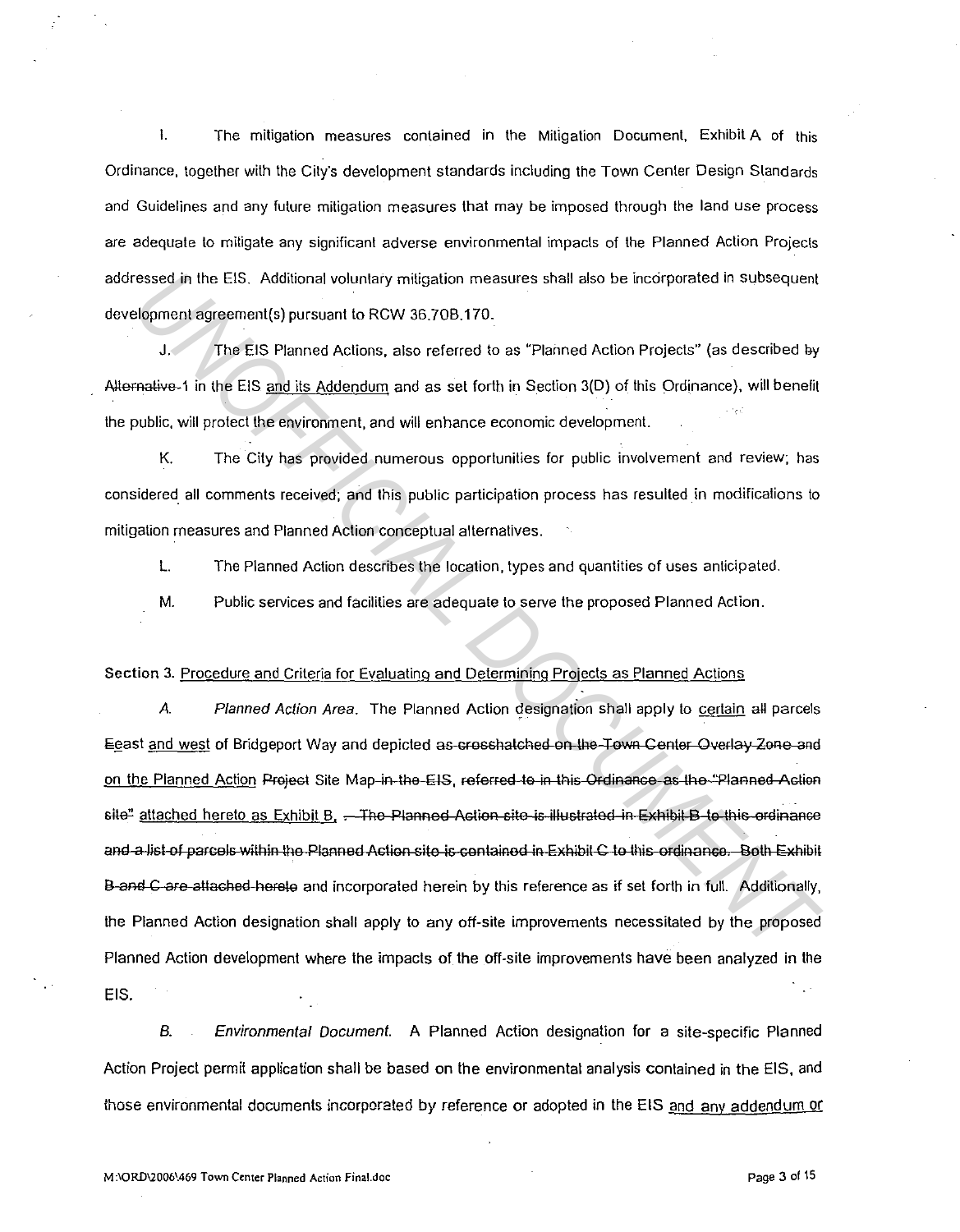supplements. The Town Center EIS is hereby adopted as a Planned Action EIS. The Council's Mitigation Document, Exhibit A, is based upon the environmental analysis in the EIS. Exhibit A is attached hereto and incorporated into this Ordinance by this reference as if set forth in full. The Mitigation Document, together with existing City codes, ordinances, development regulations and standards, including the Town Center Design Standards and Guidelines, and applicable .county, state or federal requirements and standards, shalt provide the framework for the decision by the City to impose conditions on a Planned Action project. Other environmental documents incorporated by reference in the EIS may also be utilized to assist in analyzing impacts and determining appropriate mitigation measures.

C. Planned Action Designated. Land uses and activities described in the EIS, subject to the thresholds described in Section 3(D) and the mitigation measures described in the Mitigation Document, Exhibit A, are designated Planned Actions or Planned Action Projects pursuant to RCW 43.21C.031. A land use permit application for a site-specific Planned Action Project within the Planned Action area shall be designated as a Planned Action if it meets the criteria set forth in Section 3(D) of this Ordinance and applicable Jaws, codes, development regulations and standards of the City, including the Town Center Design Standards and Guidelines. Iding the Town Center Design Standards and Guidelines, and applicable county, state or federal<br>
Information and standards, shall provide the framework for the decision by the City to impose conditions<br> **Planned Action pro** 

0. Planned Action Thresholds.

1. land Use Subject to the mitigation measures described in Exhibit A, the following land uses and development levels, together with the customary accessory uses and amenities described in the EIS, are Planned Actions pursuant to RCW 43.21C.031.

a. Land Uses. The following uses are the primary uses analyzed in the

EIS.

- i. Shopping Center, ii. General Office; iii. Government Office, **iv.** Gourmet Supermarket, V. Movie Theater, **vi.** 24-hour Health Club,
- vii. Luxury Condominiums,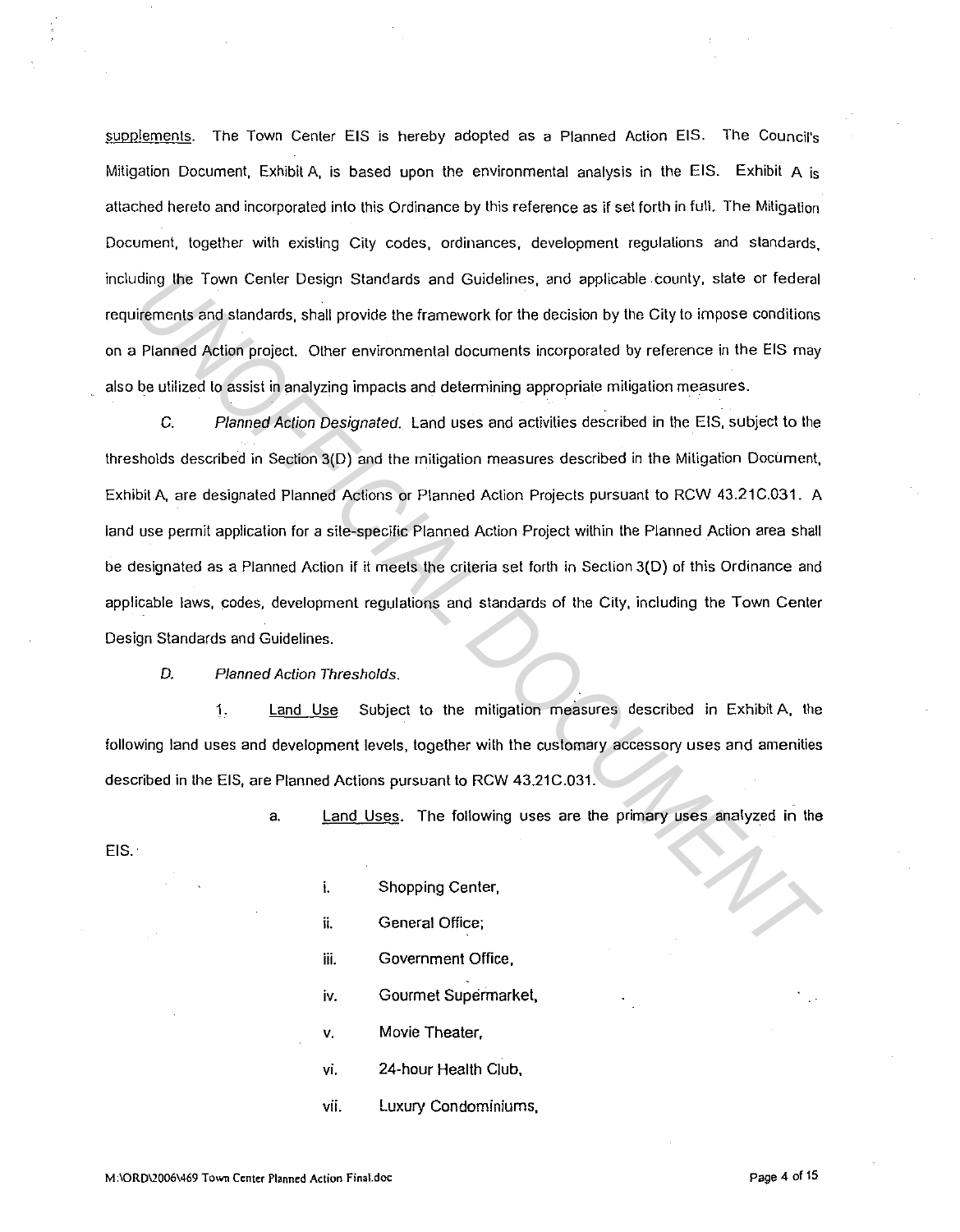viii High Rise Residential Condominium,

ix Hotels,

ix. High-turnover Restaurants,

xj. Quality Restaurants.

xi!. Library,

Improvements, and

xii!. Street and Infrastructure (including, but not limited to utilities) xiixiv. Structured Parking.

b. Land Use Review Threshold. The Planned Action designation applies to future development proposals that are comparable to or that are within the range established by **EIS**  Proposed Alternative 1, as shown in the Summary of Development table below: Wernests, and<br>
WEREL Street and Infrastructure (including, but not limited to utilities)<br>
UNIFICIAL DEVELOPMENT<br>
UNIFICIAL DEVELOPMENT DEPENDENT TO A CONSIDER DO PRIMER DE STAGE REVENUE OF THE AREA WITHIN the range establi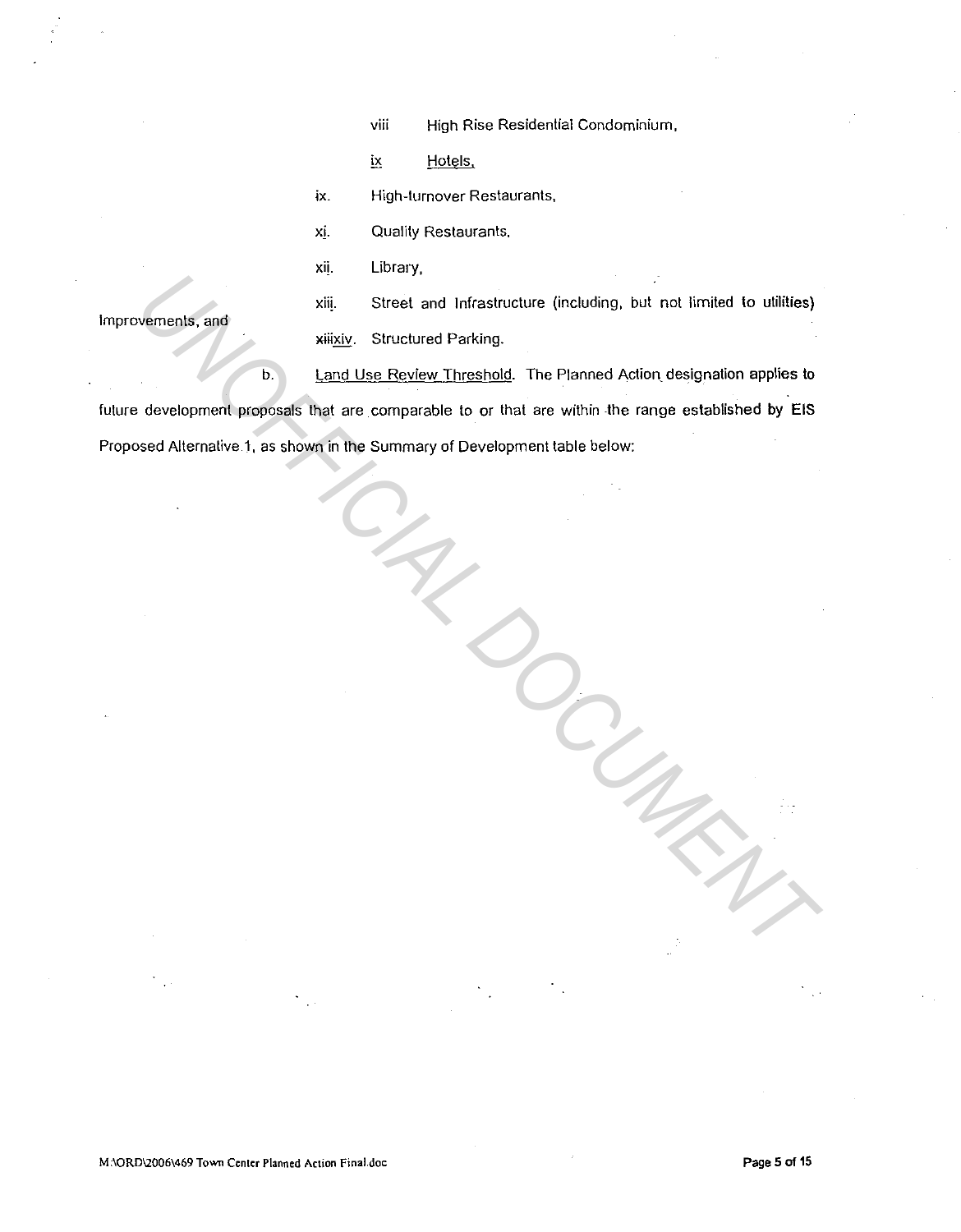| <b>LAND USE</b>                              | TOWN CENTER-<br><b>ALLOWANCE</b>                                                                    |
|----------------------------------------------|-----------------------------------------------------------------------------------------------------|
| Shopping Center, Including                   | 460,000 gross sq. ft.                                                                               |
| Quality Restaurant                           |                                                                                                     |
| <b>High Turnover Restaurant</b>              |                                                                                                     |
| Gourmet Supermarket                          |                                                                                                     |
| Movie Theater                                |                                                                                                     |
| 24-hour Health Club                          |                                                                                                     |
| <b>General Office</b>                        | 20,000 gross sq. ft.                                                                                |
| <b>Government Office</b>                     | 10,000 gross sq. ft.                                                                                |
|                                              |                                                                                                     |
| Library                                      | 3,000 gross sq. ft.                                                                                 |
| <b>High Rise Residential</b><br>Condominiums | 375500 units                                                                                        |
| Luxury Condominium                           | 125 units                                                                                           |
| Condominiums                                 |                                                                                                     |
| Apartments                                   |                                                                                                     |
| <b>Lodging</b>                               |                                                                                                     |
| Park /Open Space                             | <b>Per Town Center</b><br>Design Standards and<br>Guidelines                                        |
| Parking                                      | Per Town Center<br>Design Standards and<br>Guidelines                                               |
|                                              | A list of general uses available to the land use categories featured in the above Summary o         |
|                                              | velopment table, with appropriate development standards, is described in University Place Municipa  |
|                                              | de chapter 19.25 and design standards adopted by Section 6 of this Ordinance. Surface parking       |
|                                              | udes on-street spaces within the site, and structured parking includes parking structured within an |
| eath mixed-use development.                  |                                                                                                     |
|                                              |                                                                                                     |

Summary of Development

# A list of general uses available to the land use categories featured in the above Summary of Development table, with appropriate development standards, is described in University Place Municipal Code chapter 19.25 and design standards adopted by Section 6 of this Ordinance. Surface parking includes on-street spaces within the site, and structured parking includes parking structured within and beneath mixed-use development.

If future development proposals in the Planned Action area exceed the maximum development parameters reviewed in the EIS and its Addendum, further environmental review may be required under SEPA, as provided in WAC 197-11-172. If proposed plans significantly change the location of uses in a manner that would alter the environmental determinations in the EIS, additional SEPA review also would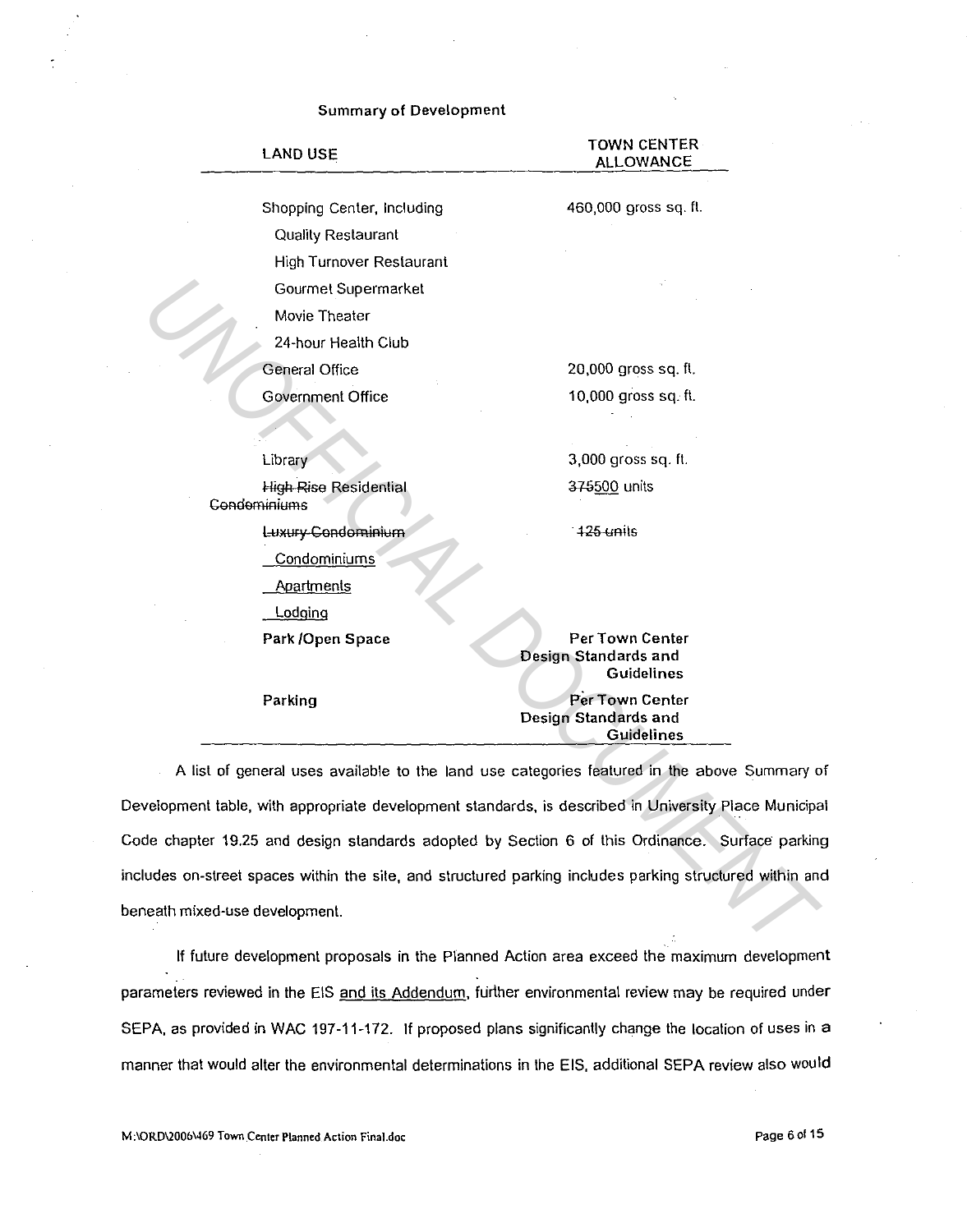be required. Shifting the total build-out of square footage between uses may be permitted so long as the total build-out does not exceed the aggregate amount of development, trip generation, and parking thresholds reviewed under the EIS, and so long as the impacts of that development have been identified and mitigated in the EIS and the Mitigation Document.

2. Building Heights and Thresholds. The Planned Action· Area is entirely located within the Town Center Overlay Zone. Under the Town Center Design Standards and Guidelines, the maximum height limitation in the overlay zone varies from 4075 feet to 12075 feet depending upon the particular location with the Town Center. Proposed building height is subject to other provisions of the Town Center Design Standards and Guidelines including maximum floor area ratio. In comparison with to-address environmental impacts. 2. <u>Building Heights and Thresholds</u>. The Planned Action Area is entirely located<br>
In the Town Center Overlay Zone. Under the Town Center Design Standards and Guidelines, the<br>
Imm height limitation in the overlay zone var

3. Building Setbacks. Building setbacks shall be established by exisling development regulations and the Town Center Design Standards and Guidelines.

4. Open Space. Open space shall be established by existing development regulations and the Town Center Design Standards and Guidelines.

5. Transportation.

a. Trip Ranges. The range of trips reviewed in the EIS are as follows:

|                         | <b>Trip Generation</b><br><b>Net New Trips Reviewed in EIS</b> |         |          |  |  |
|-------------------------|----------------------------------------------------------------|---------|----------|--|--|
| Time Period             | <b>Total Trips</b>                                             | Inbound | Outbound |  |  |
| Weekday AM<br>Peak Hour | 639                                                            | 338     | 301      |  |  |
| Weekday PM<br>Peak Hour | 1648                                                           | 848     | 800      |  |  |

b. Trip Threshold. Uses or activities that would exceed the maximum trip levels shown above will require additional SEPA review.

c. Public Works Discretion. The City shall have discretion to determine incremental and total trip generation, consistent with the ITE Trip Generation Manual {latest ed.), for each Planned Action Project permit application proposed under this Planned Action. It is understood that development of the Planned Action may occur in parts and over a period of years. The City shall require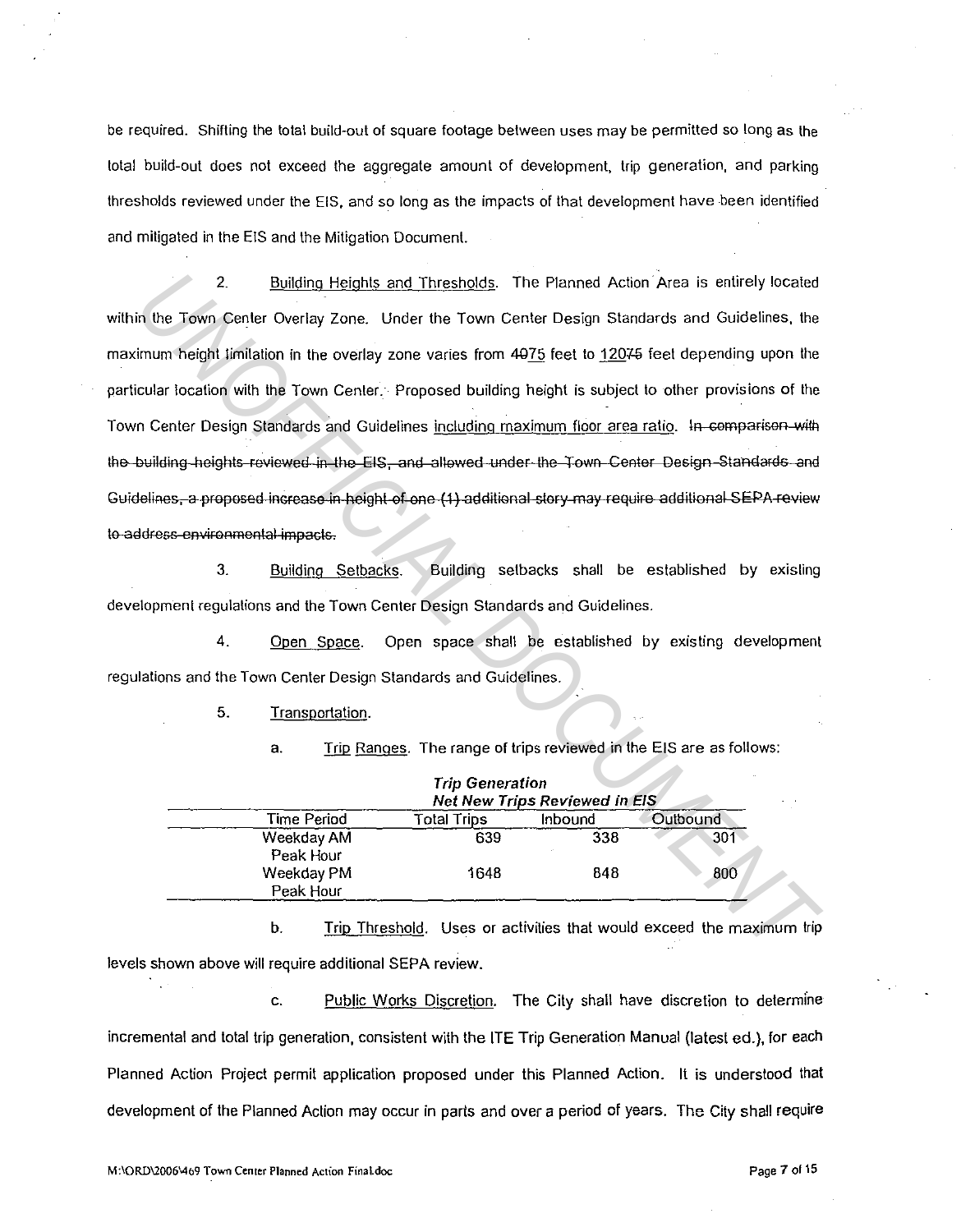that the Off-Site Mitigation and Road Improvements identified in subsections 5(d) and 5(e), below, be implemented in conjunction with development to maintain adopted levels of service standards.

d. Off-Site Mitigation. As provided in the EIS in order to mitigate transportation related impacts, improvements include the following four intersections: 1) 27'h Street West & Bridgeport Way West; 2) Regents Boulevard & 67<sup>th</sup> Avenue West; 3) 40<sup>th</sup> Street West & Bridgeport Way West; and, 4) 40<sup>th</sup> Street West & 67<sup>th</sup> Avenue West.

e. Road Improvements. In addition to Off-Site Mitigation, the Planned Action requires road improvements as follows: 1) Bridgeport Way; 2) Town Center Drive; 3) East Read<u>Drexler Drive; 4) Larson Lane</u> 45) 36<sup>th</sup> Street; and, 5<u>6</u>) 37<sup>th</sup> Street.

f. These road improvements have been analyzed in the EIS. Significant changes to the road improvement plan proposed as part of any Planned Action Project that have the potential to significantly increase impacts to air quality, water quality, fisheries resources, noise levels or other factors beyond the levels analyzed in the EIS may require additional SEPA review. *UNOFFICIAL DOCUMENT*

g. For any of these road improvements, and at the discretion of the City, the City may accept a fee in lieu of constructing these improvements or other financial participation (e.g., local improvement district) to provide for the financing and construction of the improvements.

E. Planned Action Review Criteria.

1. The SEPA Official or designee is authorized to designate a project application as a Planned Action pursuant to RCW 43.21 C.031 (2)(a), if the project application meets all of the following conditions:

a. The project meets the description of a Planned Action Project as set forth in this Ordinance, and will implement any applicable mitigation measures identified in this Ordinance; and b. The project is located within the Planned Action Area or is an off-site transportation or other infrastructure improvement directly related to a proposed development on the subject site; and

c. The project is consistent with the City of University Place Comprehensive Plan and the Economic Development Strategic Action Plan; and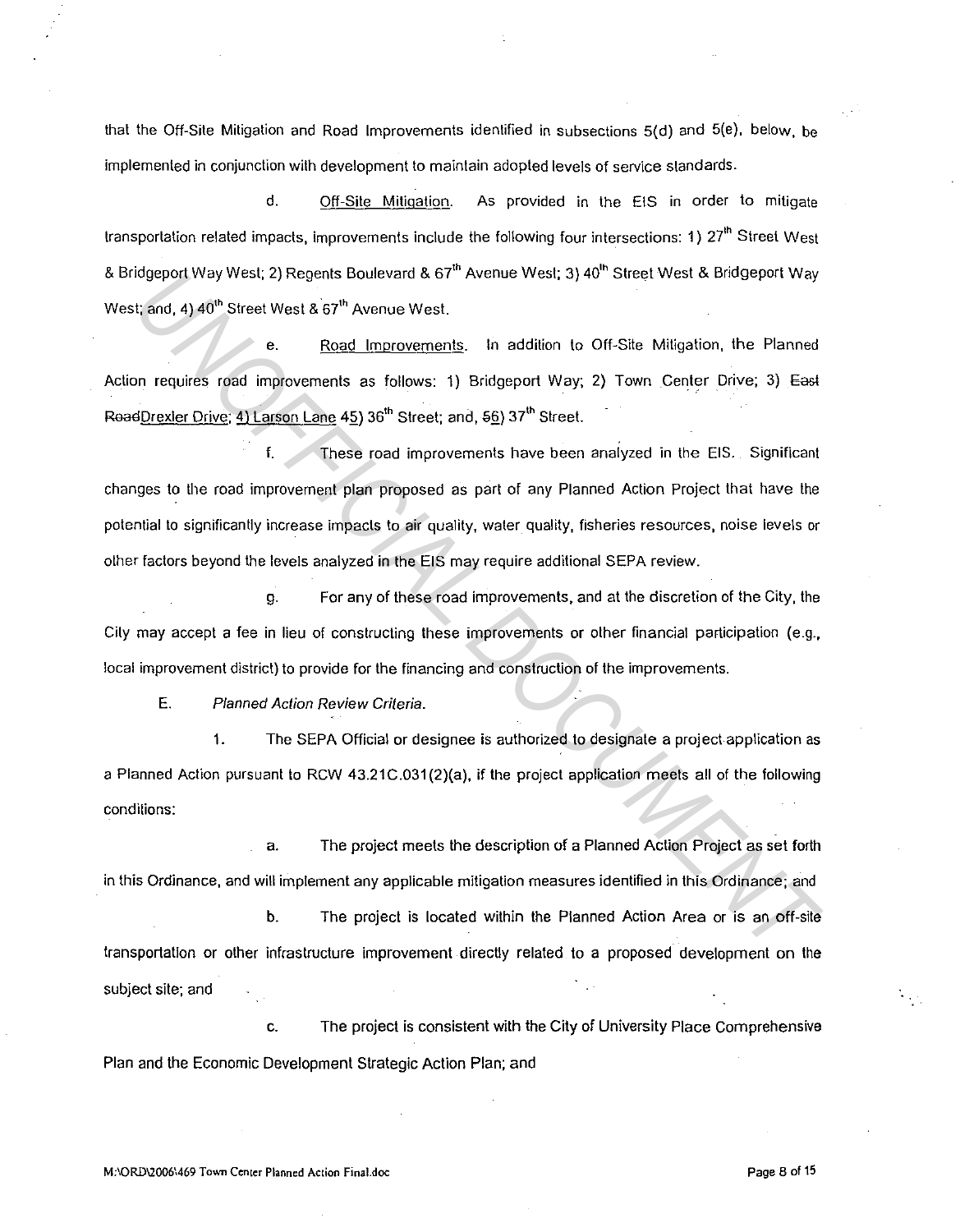d. The project's significant adverse environmental impacts have been adequately identified in the EIS; and

e. The project falls within the Planned Action thresholds established in Section 3(D) of this Ordinance; and

f. The SEPA Official has determined that the project's significant impacts have been mitigated through the application of the Mitigation Document in Exhibit A, as well as other applicable City, county, state and federal requirements and conditions, including compliance with any conditions agreed to pursuant to a development agreement between the City and the applicant/developer, which together constitute sufficient mitigation for the significant environmental impacts associated with the proposed project; and <sup>1</sup> In Ser X Official and selection for the Minigalion Document in Exhibit A, as well as other<br>
Each compty, state and federal requirements and conditions, including compliance with any<br>
intions agreed to pursuant to a dev

g. The proposed project complies with all applicable local, county, state, · and federal regulations, including compliance with the Town Center Design Standards and Guidelines, and where appropriate, the proposed project complies with needed variances or modifications or olher special permits have been identified.

F. Effect of Planned Action.

1. Upon designation by the SEPA Responsible Official that the development proposal within the Planned Action Area qualifies as a Planned Action pursuant to this Ordinance and WAC 197-11-172, the project shall not be subject to a SEPA threshold determination, an environmental impact statement {EIS), or any additional review under SEPA

2. Being designated a Planned Action or Planned Action Project means that a proposed project has been reviewed in accordance with this Ordinance, and found to be consistent with the development parameters and environmental analysis included in the EIS, including ils incorporated and adopted documents.

3. Planned Action Projects will not be subject to further procedural review under SEPA. These projects will, however, be subject to conditions as outlined in this document, the attached Exhibit A, and any conditions imposed pursuant to a development agreement, which, together, are designed to mitigate any environmental impacts resulting from the project proposal. Additionally, projects will be subject to applicable City, state and federal regulatory requirements, including the Town Center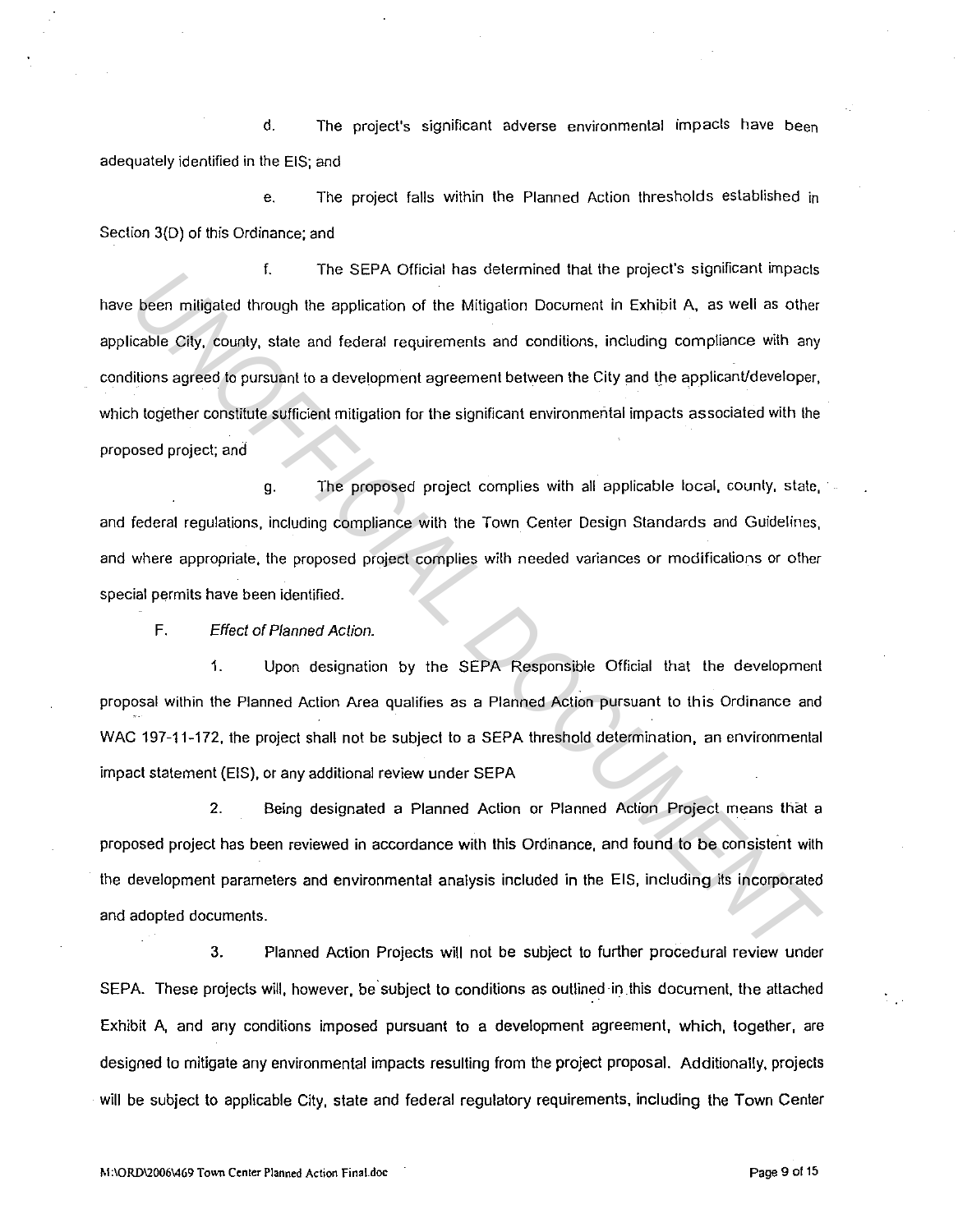Design Standards and Guidelines. The Planned Action designation shall not excuse a project from meeting the City's code and ordinance requirements apart from the SEPA process.

G. Planned Action Permit Process. The City shall review projects and determine whether they meet the criteria as Planned Actions under applicable state, Federal, and local laws, regulations, codes and ordinances. The review procedure shall consist, at a minimum, of the following:

1. Development applications must comply with University Place Municipal Code. Applications shall be made on forms provided by the City and shall include a SEPA checklist, revised SEPA checklist or such other environmental review forms provided by the City or other governmental authorities. The checklist may be incorporated into the form of an application.

2. The City will determine whether the application is complete as provided in University Place Municipal Code Title 22.

3. IF the project application is within the Planned Action Area, the application shall be reviewed to determine whether the proposed application is consistent with and meets all of the qualifications specified in Section 3 of this Ordinance.

4. After the City receives and reviews a complete application, the SEPA Official shall determine, utilizing the criteria and procedures contained in WAC 197-11-172, whether the project qualifies as a Planned Action. If the project does qualify as a Planned Action, the City shall notify the applicant, and the project shall proceed in accordance with the appropriate permit procedure, except that no additional SEPA review, threshold determination, or EIS will be required. and ordinances. The review procedure shall consist, at a minimum, of the following:<br> **The anti-** Development applications must comply with University Place Municipal Code.<br>
Eatlions shall be made on forms provided by the C

5. Public notice for projects that qualify as Planned Actions shall be tied to the underlying permit and not to SEPA notice requirements. If notice is otherwise required for the underlying permit, the notice shall state that the project has qualified as a Planned Action. IF notice is not otherwise required for the underlying permit, no special notice is required.

Section 4. Time Period. This Planned Action Ordinance shall be reviewed no later than December 1, 2006 2008 by the Planning Manager City to determine its continuing validity with respect to the environmental conditions of the Planned Action Area and the vicinity and adequacy of Planned Action requirements and mitigation. Based upon this review, this Ordinance may be amended as needed, and another review period may be specified.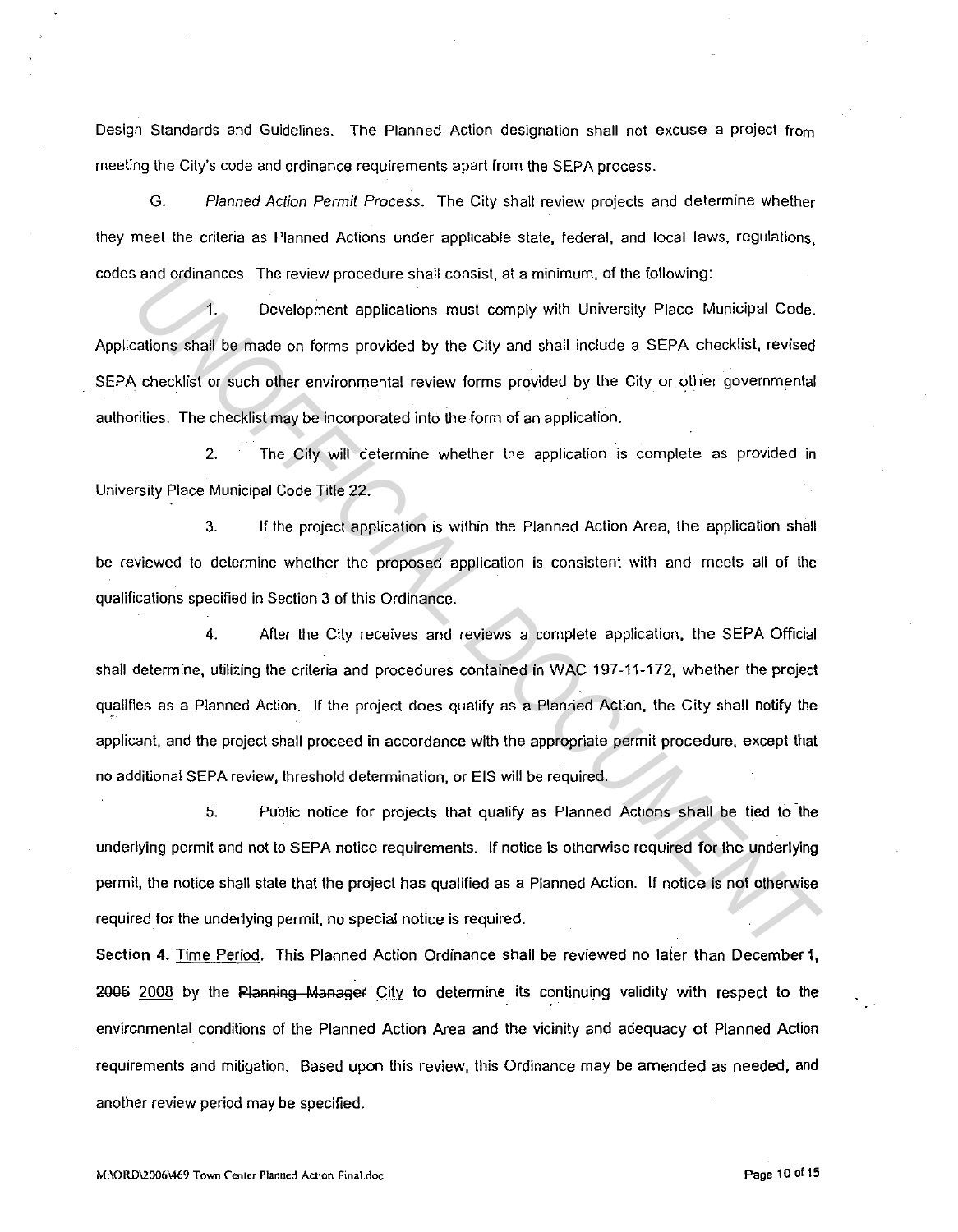Section 5. Conflict. In the event of a conflict between this Ordinance or any mitigation measures imposed pursuant thereto and any ordinance or regulation of the City, the provisions of this Ordinance shall control EXCEPT that the provisions of the state building code shall supersede this Ordinance. Notwithstanding the above, the City is not precluded from requiring additional land use controls and/or impact mitigation in consideration for the City's entry into a development agreement(s) with a Planned Action developer(s). In the event of a conflict between this Ordinance (or any mitigation measures imposed pursuant thereto) and any development agreement between the City and a Planned Action developer(s). the provisions of the development agreement shall control.

Section 6. Adopting Town Center Design Standards and Guidelines. The City of University Place hereby adopts the Town Center Design Standards and Guidelines which shall read as set forth in Exhibit D, which is attached hereto and incorporated herein by this reference as if set forth in full.

The Town Center Design Standards and Guidelines shall apply to all development within the Town Center Afea-Map Overlay Zone whether or not the development qualifies as a Planned Action under this ordinance.

Section 7. Severability. Should any section, subsection, paragraph, sentence, clause or phrase of this Ordinance or its application be declared unconstitutional or invalid for any reason, such decision shall not . affect the validity of the remaining portions of this Ordinance or its application to any other person or situation.

Section 8. Third Party Liability. This Ordinance does not create or otherwise establish or designate any particular class or group of persons who will or should be especially protected or benefited by the terms of these regulations. No provision or term used in these regulations is intended to impose any duty whatsoever upon the City or any of its officers, employees, or agents *Mergeland at Constraint* the Chy 3 club y and constraint the current method of the set of payofficial based pursuant distributed by the constraints of a condition between the City and a Planned Action deal based pursuant

Notwithstanding any language used in this Ordinance, it is not the intent of this Ordinance to create a duty and/or cause of action running to any individual or identifiable person, but rather any duty is intended to run only to the general public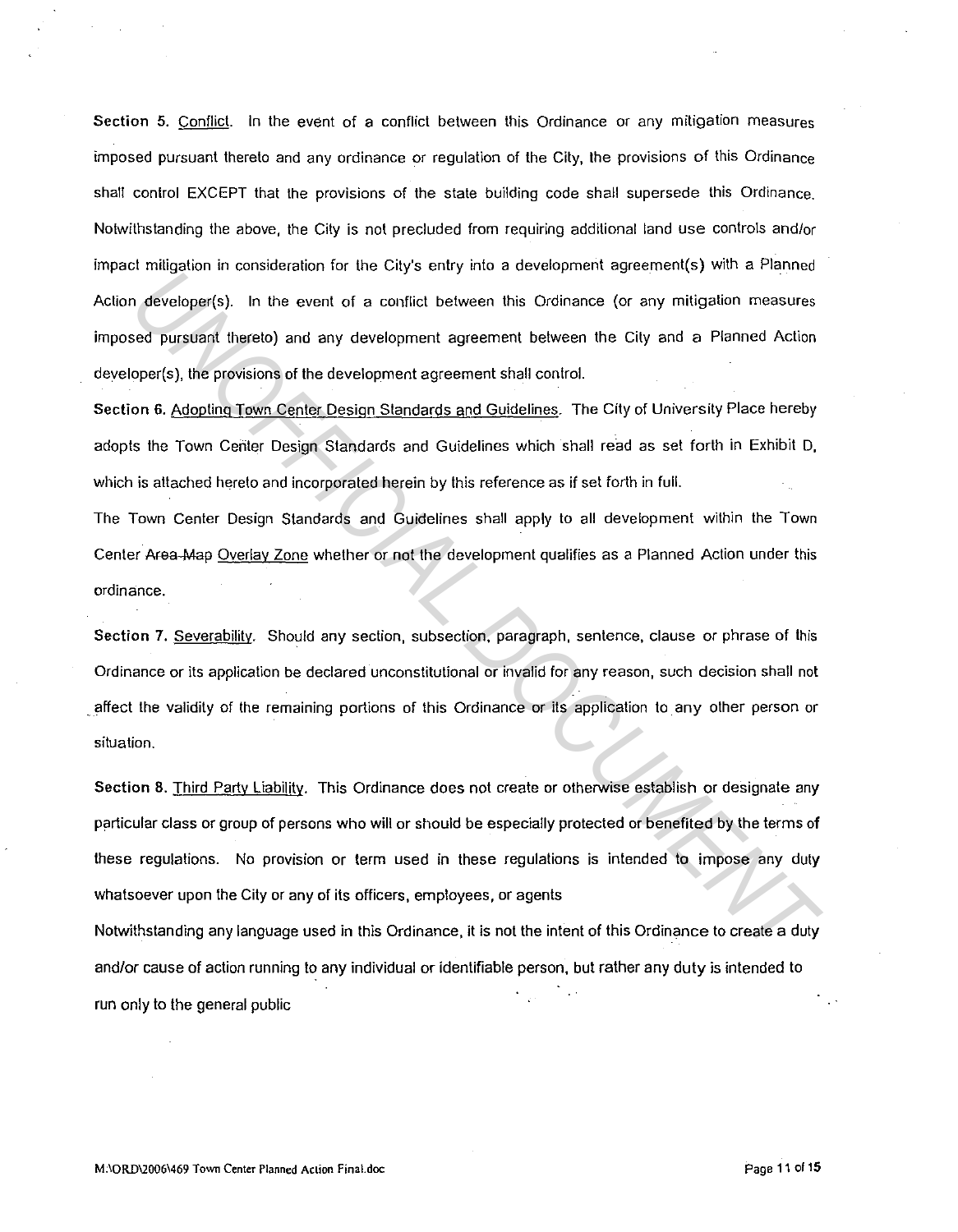Section 9. Effective Date. This Ordinance shall be effective upon its passage, approval, and five (5) days from and after its passage, approval and publication as provided by law.

PASSED BY THE CITY COUNCIL ON MARCH 20, 2006.

puout silin

Gerald Gehring, Mayor

STR<br>
UNICO AS TO FORM<br>
UNICO AS TO FORM<br>
UNICO AND CREATED AND CREATED<br>
OF Publication: March 22, 2006<br>
UP District March 22, 2006<br>
UP District March 22, 2006<br>
UP District March 22, 2006

APPROVED AS TO FORM

Date of Publication: March 22, 2006 Effective Date: March 22, 2006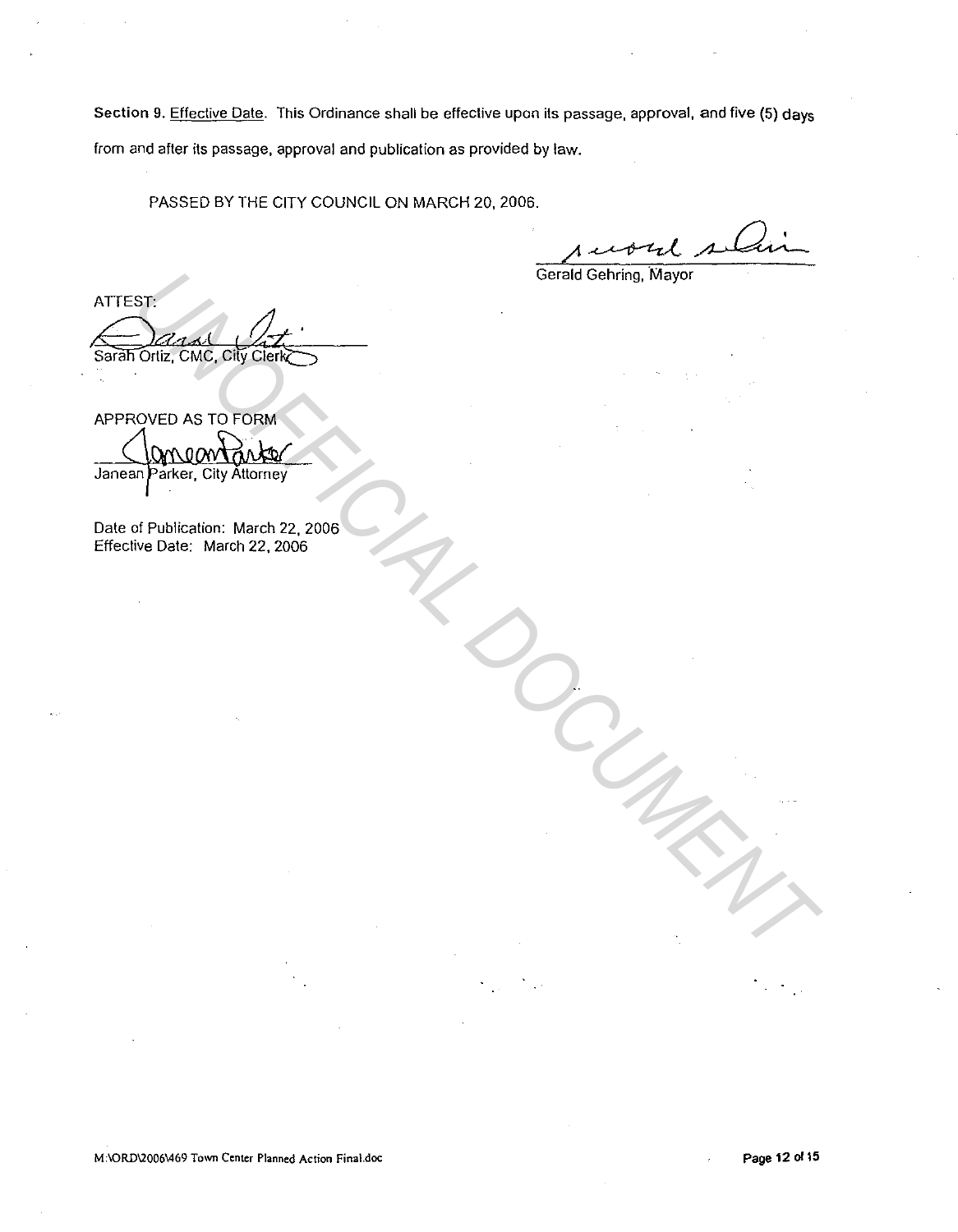# AMENDMENTS TO TOWN CENTER DESIGN STANDARDS

## EXHIBIT "D" TO ORDINANCE 409

B. Use

1. Principal Uses

A mix of uses including restaurants, shops, offices, housing, entertainment and civic uses will contribute to the success of Town Center.

### **Standards**

a. Land uses allowed in the Town Center Zone are permilted outrighl in the Town Genier Overlay unless otherwise specified herein.

b. If a development has a residential component it shall be combined with one or more nonresidential use, except parking (mixed use).

c. On the east side of Bridgeport Way, a A maximum of 60 dwelling units per acre and a minimum of 20 dwelling units per acre is permitted subject to these Standards.

d. On the west side of Bridgeport Way, density shall not exceed that allowed in the underlying zone.

e-d. The minimum requirements for mixed use on Bridgeport Way, Town Center Drive and 36<sup>th</sup> Street West include:

i. A minimum of 50% of a building's project site's ground floor (not including parking) shall be in non-residential use.

ii. No residential use (except entrances and lobbies) is allowed on a ground floor fronting a street.

#### Guidelines

e. The City Hall, Library and Public Safety Building (Police and Fire) are already located in the Town Center Overlay. To promote an economically viable Town Center with an increased level of activily the following uses are encouraged to locate in the Town Center Overlay: **Example 15 and the success of Town Center.**<br>
8. Standards<br>
8. Cand uses allowed in the Town Center Zone are permitted outlight in the Town Center<br>
16 a development has a residential component it shall be combined with one

i. National, regional and local specially specialty retail uses including apparel, book and music slores, electronics and computer sales, eye wear and optical stores, jewelry, home furnishings, shoe & accessories, and specialty foods;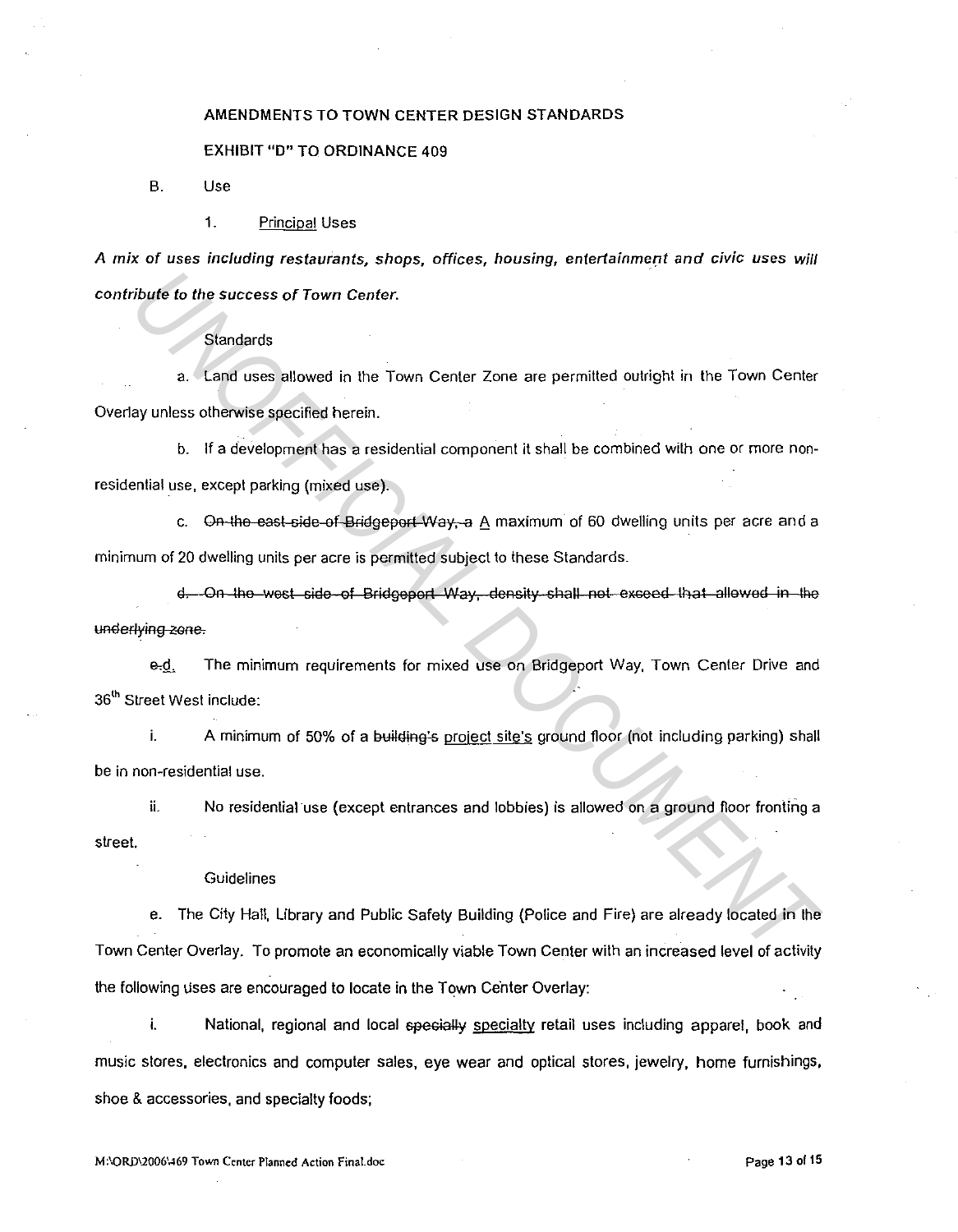ii. Residential uses, including leased units, condominiums, live/work units and lodging;

iii. Large and small restaurants, including formal sit-down restaurants, ethnic cuisine, brew pubs, walk-up take-out restaurants, delis, and vending kiosks;

iv. Entertainment uses, including movie and performance theaters;

v. Professional services, including company headquarters, banks, investment firms, consulting firms, accounting, insurance, real estate, law, medical and dental offices and similar professional offices; and

vi. Personal services, including hair and beauty salons and health clubs.

2. Maximum Height

Standards

a. A maximum floor area ratio of 2 shall be allowed in the Town Center Overlay. When calculating area, the aggregate area of the project can be used minus any public facilities and floor area in structured parking.

b. Between Bridgeport Way and East-Road Drexler Drive, buildings shall be a maximum of one hundred and twenty (120) seventy five (75) feet above Bridgeport Way.

c. East of East-Road Drexler Drive, buildings shall be a maximum of fifty-five (55) feet high above East Road Drexler Drive.

d. West of Bridgeport Way, non-civic buildings shall be a maximum of seventy-five  $(75)$  Forty {40j feet high above Bridgeport Way with no height exceptions.

e. Height in the Town Center Overlay shall be measured from the sidewalk on the street from which height measurement is indicated above lo the midpoint of a gabled or pitched roof or the top of a flat or parapet roof. outling firms, accounting, insurance, real estate, law, medical and dental offices and similar<br>assigned offices; and<br>vi. Personal services, including heir and beauty salons and health clubs.<br>2. Maximum Holght<br>3. A maximum

f. Unoccupied roofs, architectural embellishments and mechanical equipment may project above the top occupied story in accordance with these standards

g. To provide a height transition from adjacent single family residential neighborhoods, the third story of building facades abutting an R1 or R2 zone shall be set back 30 feet. Each additional story shall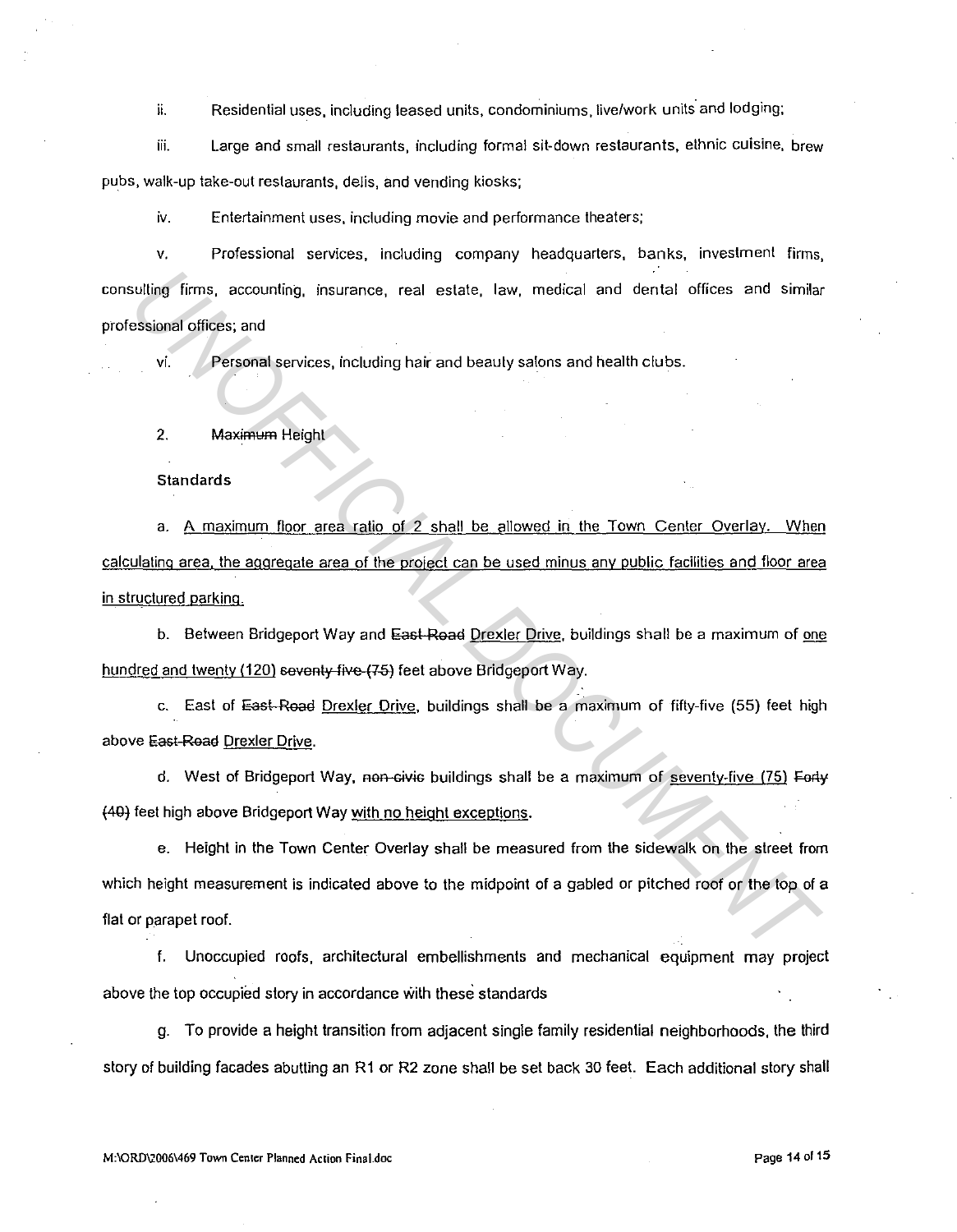be setback an average of 10 feet from the lower story. This will result in a "stepped" building modulation as-depicted above.

h. Buildings in excess of forty (40) feet in height shall be setback a mfnimum of ten (10) feel above forty feet. For that portion of buildings that abut 35<sup>th</sup> Street and 37<sup>th</sup> Street located on the west side of Bridgeport Way, the building's setback above forty (40) feet in height shall be equal to ten (10) percent of the building's length measured along the major arterial. The goal of this standard is to allow more sunlight to reach the street and to maintain a low to medium rise streetscape character that will be more comfortable to pedestrians. An exception to this rule is possible if the building façade above 40 feet displays a craftsmanship that significantly exceeds the function of the building.

i. Buildings throughout the overlay district shall be at least two (2) stories in height. Along Town Center Drive, buildings shall be at least three (3) stories in height. One-story buildings may be permitted by exception.

j. For buildings on the east side of Bridgeport Way.A architectural embellishments that are not intended for human occupancy and are integral to the architectural style of the building, including spires, belfries, towers, cupolas, domes and roof forms whose area in plan is no greater than 25% of the first story plan area, may exceed building height up to 25% of the permitted building height.

k. For buildings on the east side of Bridgeport Way, Mmechanical penthouses over elevator shafts, ventilator shafts, antennas, chimneys, fire sprinkler tanks or other mechanical equipment may extend up to twenty (20) feet above the permitted building height, provided that they shall be setback from the exterior wall of the building at least a distance that is equal to their height, or they shall be treated architecturally or located within enclosures with an architectural treatment so as to be consistent or compatible with the exterior design of the building fayade. **UNIMITY Standard End only the major arterial.** The goal of this standard is to allow more that or reach the street and to maintain a low to medium rise streetscape character that will be more ortable to pedestrians. An ex

M:\ORD\2006\469 Town Center Planned Action Final.doc **Page 15of 15** Page 15 of 15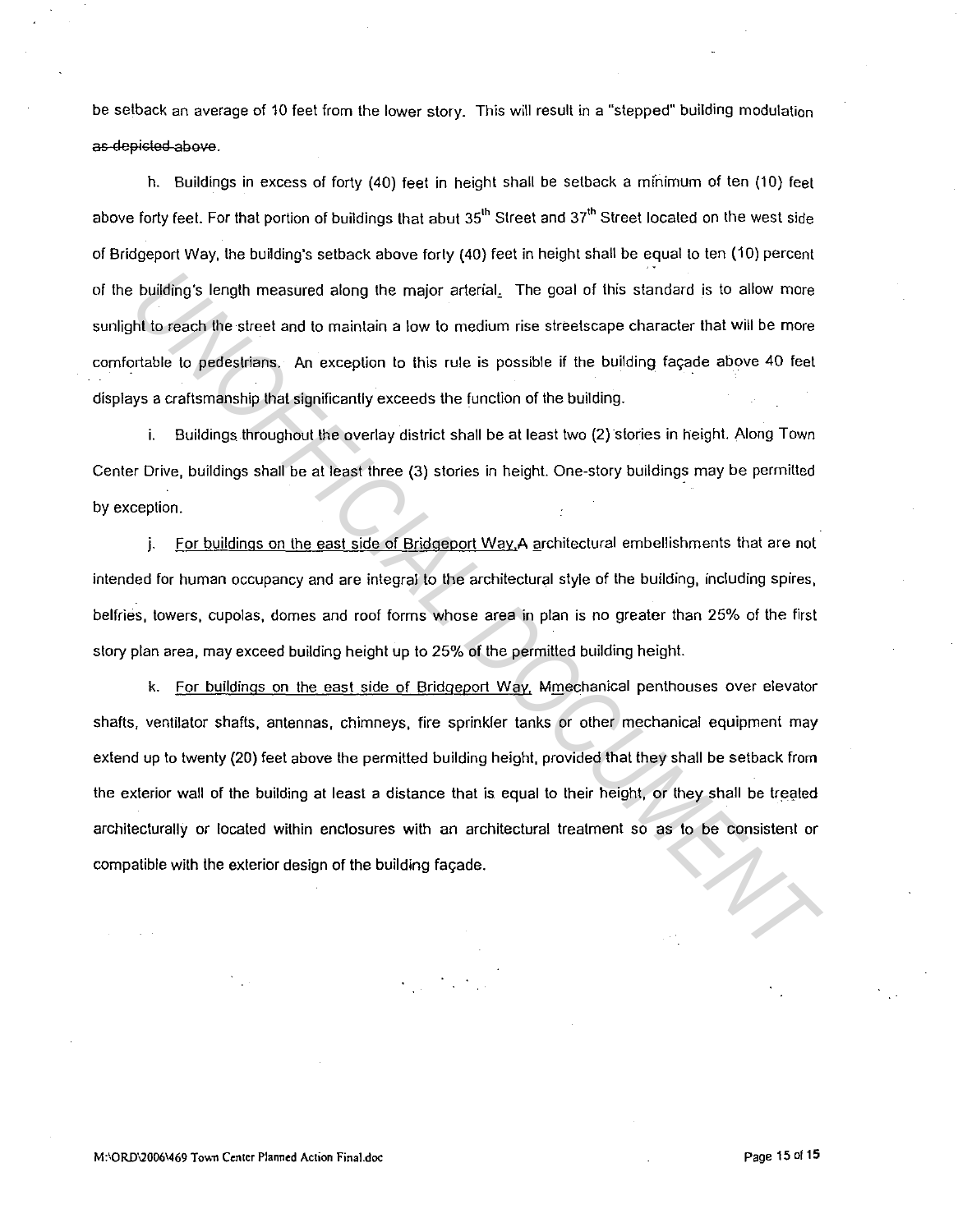| Exhibit A                       |                                                                                                                                                                                                                                                                                                                                                                                                                                                                                                                                                                                                                                                                                     |  |  |  |
|---------------------------------|-------------------------------------------------------------------------------------------------------------------------------------------------------------------------------------------------------------------------------------------------------------------------------------------------------------------------------------------------------------------------------------------------------------------------------------------------------------------------------------------------------------------------------------------------------------------------------------------------------------------------------------------------------------------------------------|--|--|--|
| <b>City of University Place</b> |                                                                                                                                                                                                                                                                                                                                                                                                                                                                                                                                                                                                                                                                                     |  |  |  |
| <b>Town Center Development</b>  |                                                                                                                                                                                                                                                                                                                                                                                                                                                                                                                                                                                                                                                                                     |  |  |  |
| <b>Mitigation Measures</b>      |                                                                                                                                                                                                                                                                                                                                                                                                                                                                                                                                                                                                                                                                                     |  |  |  |
|                                 |                                                                                                                                                                                                                                                                                                                                                                                                                                                                                                                                                                                                                                                                                     |  |  |  |
| <b>Element</b>                  | <b>Mitigation Measure</b>                                                                                                                                                                                                                                                                                                                                                                                                                                                                                                                                                                                                                                                           |  |  |  |
| <b>Excavation</b>               | A Geotechnical Analysis is required prior to construction.<br>Recommendations regarding excavation as well as<br>placement and compaction of fill and the placement of<br>structures shall be followed.                                                                                                                                                                                                                                                                                                                                                                                                                                                                             |  |  |  |
| Erosion                         | Erosion and sedimentation control measures shall be<br>implemented in conformance with the King County Surface<br>Water Design Manual Appendix D, adopted in Title 13<br>UPMC. Long-term erosion will be mitigated by installing a<br>permanent stormwater collection system equipped with<br>sedimentation basins, and by establishing adequate grass<br>or vegetative cover concurrent with or promptly after<br>earthwork completion. Undisturbed vegetative buffers<br>should be maintained along natural drainage courses to<br>reduce sedimentation.                                                                                                                          |  |  |  |
| Geology                         | Groundwater seepage shall be controlled. This can be<br>accomplished by constructing drains, bench cuts, and<br>ditches. Pumping may also be required.<br>A permanent groundwater collection system may be<br>required is seepage is intensive.                                                                                                                                                                                                                                                                                                                                                                                                                                     |  |  |  |
| Stormwater                      | All development within the Town Center Overlay Zone shall<br>fully comply with the requirements of the King County<br>Surface Water Design Manual and Title 13 UPMC. A storm<br>drainage analysis shall be performed to demonstrate that<br>the storm drainage design complies with the requirements.<br>Development and redevelopment of the preferred<br>alternative will require the installation of water quality<br>treatment facilities. These facilities may include bio-filtration<br>swales, filtration vaults, or wet vaults.<br>Erosion and sedimentation measures shall be implemented<br>in accordance with the King County Surface Water Design<br>Manual Appendix D. |  |  |  |

 $\mathbf{r}$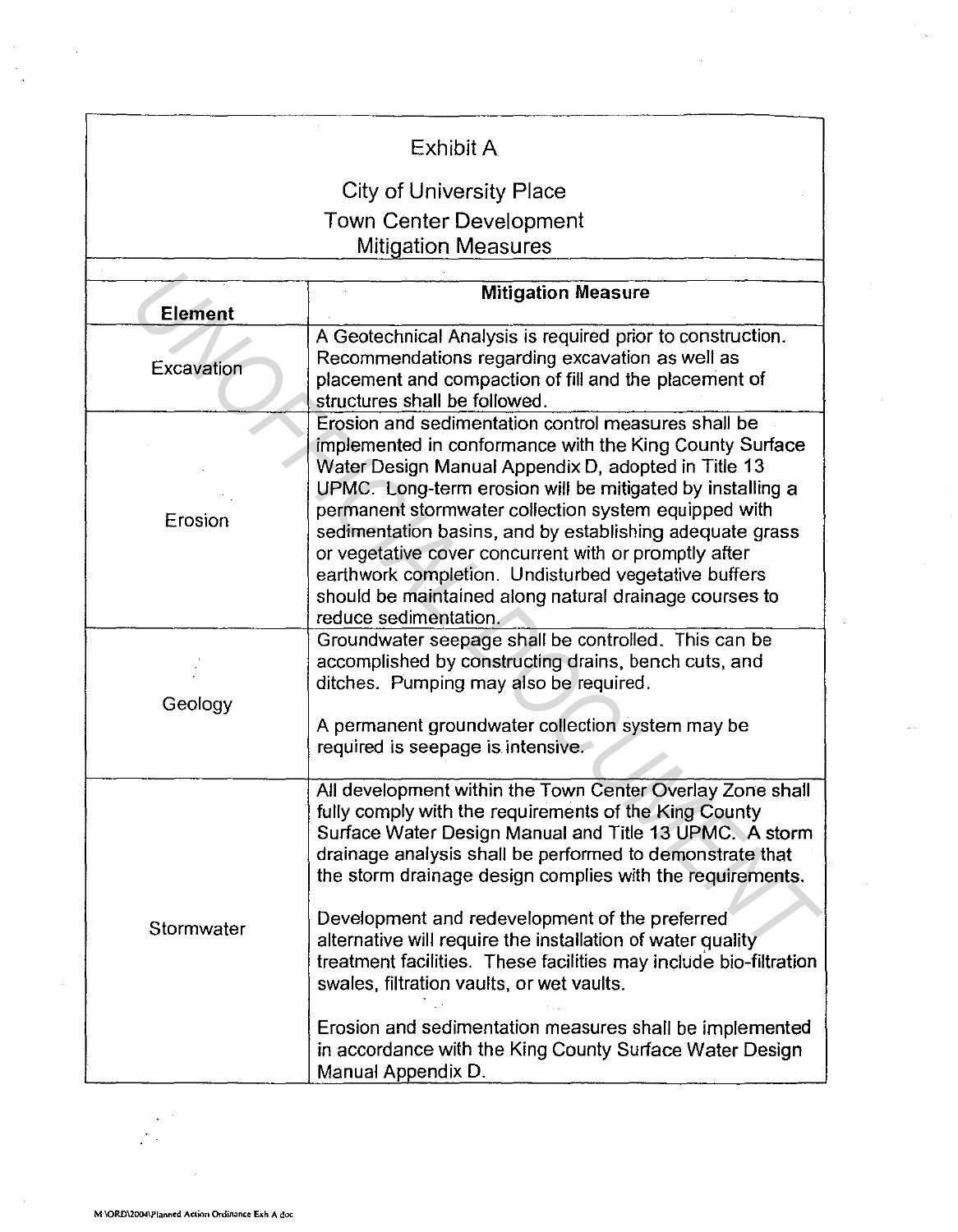| Element                                           | <b>Mitigation Measure</b>                                                                                                                                                                                                                                                                                                                          |
|---------------------------------------------------|----------------------------------------------------------------------------------------------------------------------------------------------------------------------------------------------------------------------------------------------------------------------------------------------------------------------------------------------------|
| Aesthetics                                        | Development in the Town Center shall be in accordance<br>with the Town Center Design Standards. The Town Center<br>Design Standards include use restrictions, site and building<br>design, and also parking, streetscape and sign<br>requirements and design.                                                                                      |
| Police                                            | A Public Safety Plan shall be developed with the Police<br>Department and approved by both the City and the<br>developer.                                                                                                                                                                                                                          |
|                                                   | Additional personnel (fire inspectors and firefighters) and<br>additional equipment resources may be needed to mitigate<br>the impact to the fire department.                                                                                                                                                                                      |
| Fire                                              | Buildings may require mitigation measures including, but<br>not limited to, the use of fire suppression systems, smoke<br>removal systems, areas of refuge and state of the art fire<br>detection systems, and elevators large enough to<br>accommodate a patient gurney and accompanying<br>paramedics/firefighters depending on building design. |
|                                                   | Access ramps and roads shall be built to allow emergency<br>vehicles in accordance with Title 13 UPMC.                                                                                                                                                                                                                                             |
| Schools                                           | Current indications are that no mitigation measures are<br>required.                                                                                                                                                                                                                                                                               |
| Parks and Other<br><b>Recreational Facilities</b> | Park Impact fees will be collected to mitigate park impacts.                                                                                                                                                                                                                                                                                       |
| <b>Sanitary Sewers</b>                            | Sanitary sewers shall be required.                                                                                                                                                                                                                                                                                                                 |
| <b>Water Services</b>                             | A new water main may be required in 74 <sup>th</sup> Ave W (East<br>Road).                                                                                                                                                                                                                                                                         |
| Transportation                                    | The Traffic Impact Analysis includes specific designs to<br>maintain acceptable levels of service. When the project<br>nears the site planning phase, these designs or similar<br>strategies that achieve an acceptable level of service, will<br>be incorporated.                                                                                 |
|                                                   |                                                                                                                                                                                                                                                                                                                                                    |